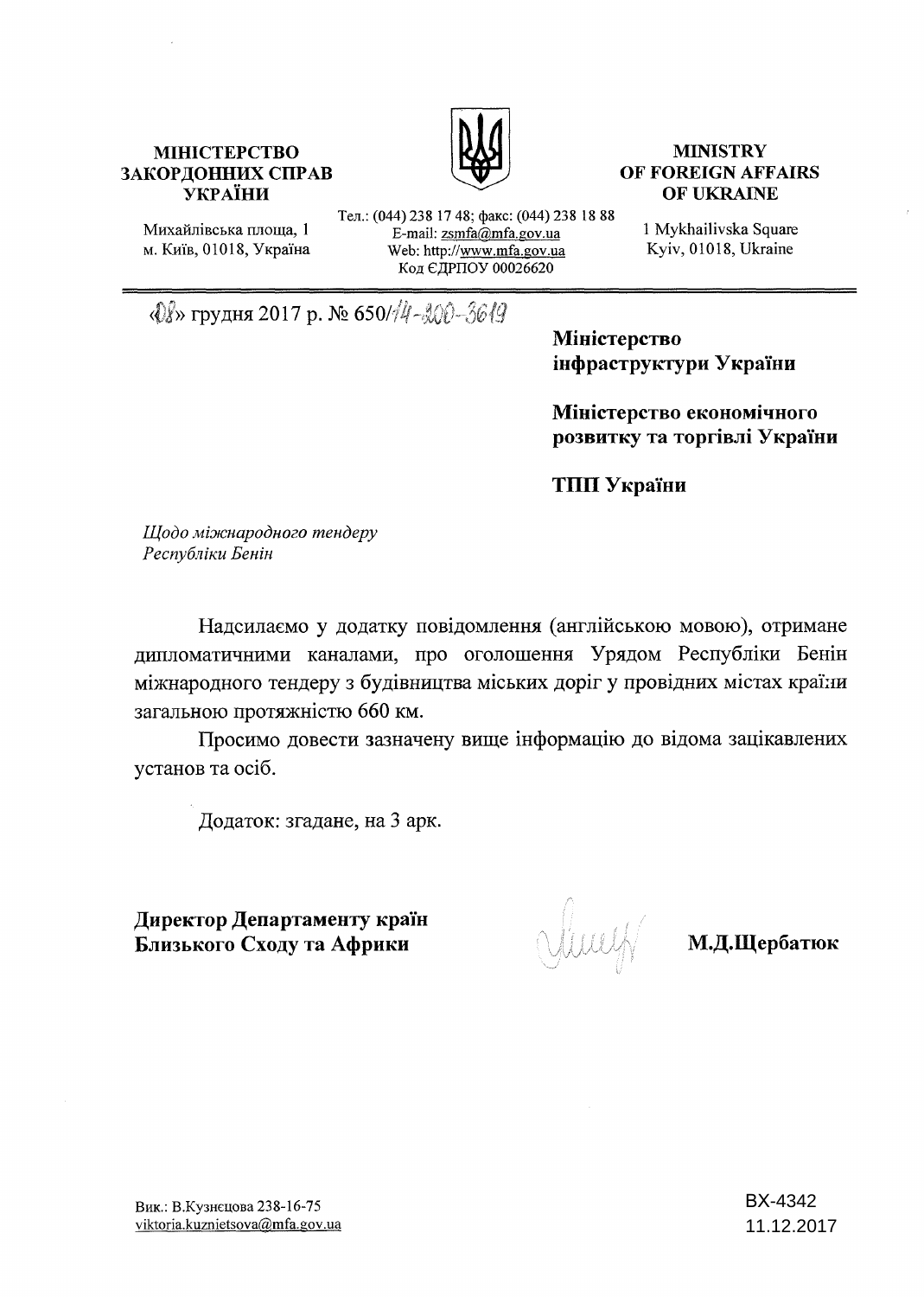#### **PRESIDENCY OF THE REPUBLIC OF BENIN AGENCY FOR LIVING ENVIRONMENT AND LAND DEVELOPMENT (LCA-DT)**

#### **PROJECT OWNER: MINISTRY OF LIVING ENVIRONMENT AND SUSTAINABLE DEVELOPMENT (MCVDD) ASSISTANT TO PROJECT OWNER: LOUIS BERGER (LBSA)**

## **Public bid Proposals**

## **PRE QUALIFICATION ASPHALTING project**

### *CONTRACT No. 01 / ACVDTLB /171117*

The Government of Benin aims to improve traffic conditions and population mobility, facilitate their access to community social facilities and rainwater drainage services, reduce cyclical floods, revitalize the local economy and strengthen attractiveness of certain cities, give a better quality of life and movement to Beninese. The Asphalting project comprises the construction and development and multi-year maintenance-called "façade à façade" ("façade by façade") covering 660 km of urban roads in the cities of Cotonou, Parakou, Porto-Novo, Abomey-Calavi, Sèmè-Podji, Abomey, Bohicon, Natitingou and Lokossa. The work is divided into seventeen (17) lots as follows:"

- a- Lot 1: Cotonou (111 km) subdivided into three lots:<br>i. Lot 1a: 41 km of roads (9 km of primary re
	- Lot 1a: 41 km of roads (9 km of primary road network: road network beyond 40 m 27 km of minor road: 15 to 40 m - 5 km of tertiary road: road network less than 15 m wide)
	- ii. Lot 1b: 32 km of roads (2 km of primary road network: road network beyond 40 m  $-$  25 km of minor road: 15 to 40 m - 5 km of tertiary road: road network less than 15m wide)
	- iii. Lot 1c: 38 km of roads  $(2 \text{ km of primary road: road network } 40 \text{ m} 18 \text{ km of minor road: road}$ network from 15 to 40 m - 18 km of tertiary road: road network less than 15m wide)
- b- Lot 2: Cotonou (124 km) subdivided into three lots:<br>i. Lot 2a: 47 km of roads (10 km of primary
	- Lot 2a: 47 km of roads (10 km of primary road: road network beyond 40 m 15 km of minor road: road network from 15 to 40 m  $-22$  km of tertiary road: road network less than 15m wide) ii. Lot 2b: 44 km of roads (11 km of primary road: road network beyond 40 m - 20 km of minor
	- road from 15 to 40 m 13 km of tertiary road: roads network less than 15m wide)
	- iii. Lot 2c: 33 km of roads (1 km of primary road: road network beyond 40 m 9 km of minor road: road network from 15 to 40 m - 23 km of tertiary road: road network less than 15 m wide)
- Lot 3: Parakou (70 km) subdivided into two lots:
	- i. Lot 3a: 35 km of roads (10 km of primary road: road network beyond 40 m  $-$  23 km of minor road: road network from 15 to 40 m - 2 km of tertiary road: street less than 15m wide)
	- ii. Lot 3b: Parakou: 35 km of roads (0 km of primary road beyond 40 m 35 km of minor road: road network from 15 to 40 m - 0 km of tertiary road: road network less than 15m wide)
- d- Lot 4: Abomey: 50 km of roads (3 km of primary road : road network beyond 40 m 39 km of minor road: road network from 15 to 40 m - 8 km to tertiary road: road network less than 15m wide)
- e- Lot 5: Abomey (70 km) subdivided into two lots:
	- i. Lot 5a: 35 km of roads (9 km of primary road: road network beyond 40m 22 km of minor road: road network from 15 to 40 m - 4 km of tertiary road: road network less than 15m wide)
	- ii. Lot 5b: 35 km of roads  $(8 \text{ km of primary road} : \text{road network beyond } 40 \text{ m} 23 \text{ km of minor})$ road: road network from 15 to 40 m - 4 km of tertiary road: road network less than 15m wide)
- f- Lot 6: Bohicon: 35 km of roads (10 km of primary road : road network beyond 40 m 20 km of side road: road network from 15 to 40 m - 5 km of tertiary road: road network less than 15m wide)
- g- Lot 7: Lokossa: 30 km of roads  $(1 \text{ km of primary road : road network beyond 40 m 23 km of minor})$ road: road network between 15 m and 40 m - 6 km of tertiary road: road network less than 15m wide)
- h- Lot 8: Natitingou: 35 km of roads (0 km of primary road: road network beyond 40 m 19 km of minor road: road network from 15 to 40m - 16 km of tertiary road: road network less than 15m wide)
- i- Lot 9: Porto Novo (96 km) subdivided into two lots:
	- i. Lot 9a: 48 km of roads (13 km of primary road: road network beyond 40 m  $-$  26 km of side road: road network from 15 to 40 m - 9 km of tertiary road : road network less than 15m wide)
	- ii. Lot 9b: 48 km of roads (14 km of primary road : road network beyond 40m 25 km of minor road : road 15 to 40 m - 9 km of tertiary road : road network less than 15m wide)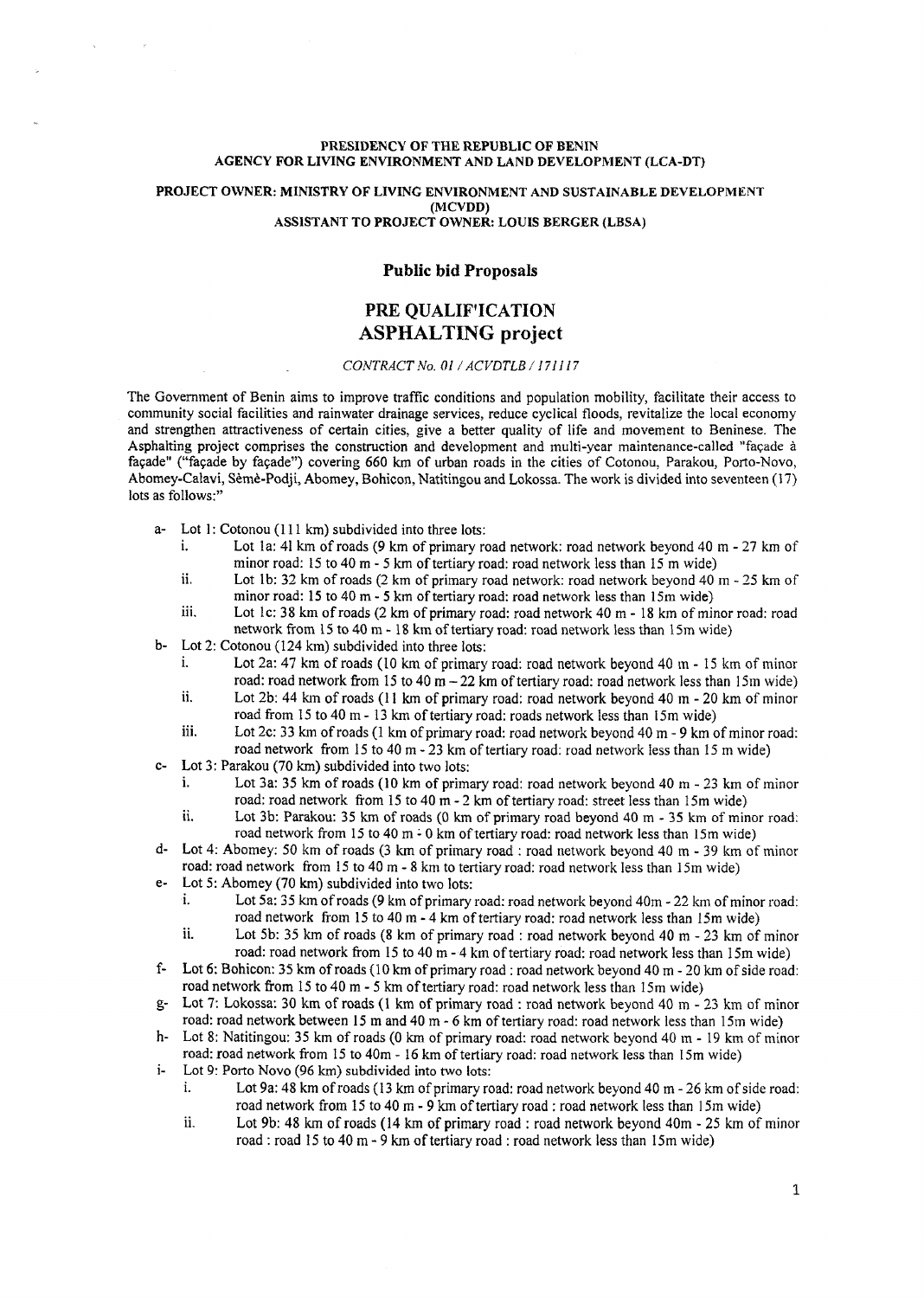j- Lot 10: Sèmè-Podji: 39 km of roads (4 km of primary road : road network beyond 40 m - 30 km of minor road : road network from 15 to 40 m - 5 km of tertiary road: road network less than 15m wide)

The works include the façade by façade developments, mainly:

- street furniture (bench, bus shelters, shelter trash, floor lamp, bollards ...)
- green spaces,
- sanitation and dealer networks.
- road safety equipment (with traffic light road signs and markings safety equipment and railway networks,...),
- Pedestrian equipment (Pedestrian refuge at the edge of island or roundabouts, abatement for disabled...).
- The five-year multi-year upkeep renewable once.

1. **The Ministry of Living Environment and Sustainable Development (M CVBD), has obtained** in the **framework of the implementation of its budget,** funds from the National Budget, in order to fund **the** Asphalting Project, at the outbreak of 2018 budget, and intends to use one part of these funds for payments on account of the contract regarding the said project.

2. The application for this bid invitation with pre-qualification as defined in government procurement contracts code currently in force, concerns all eligible candidates fulfilling the defined conditions in the pre**qualification** file.

3. Applicants shall download the pre-qualification document at the following link: <http://jumpshare.eom/b/LB2fs>1 GRKwhOG17ZUtqO

4. Clarification questions regarding the file shall be sent to the agency only by mail *[\(acvdt\\_asphaltage@ presidence.bf\)](mailto:acvdt_asphaltage@presidence.bf)* on November 24, 2017 at the latest, and answers shall come together on Monday November 27, 2017. Applicants shall compulsorily form consortiums with at least 40% of the amount of their works attributed to Beninese non-subsidiary companies declared from international groups. These consortiums with national or international company representative shall in addition be compulsorily made up of a Beninese Small and Medium Size Enterprise (SME) and an emerging Company. The consortium shall compulsorily be made up of a company appointed for cleaning up and paving works, a company for asphalting works, and a company for materials and / or providing street furniture. The emerging Company shall be the established one or to be established that shall be formed during all the years of work and the period of guarantee to take over the upkeep contract of all the implemented works of the project: rail and waterways, cleaning up, street furniture. An Upkeep renewable-five (5) years once contract is provided in the contract. A company shall not be eligible in many consortiums

A consortium shall not be eligible for one or many shares.

- 5. The requirements concerning the qualification are per company consortium:
- a. Justify for the authorized company of the consortium, a cumulated sales figure of the certified balance sheet during **the last three years (2016,2015, 2014) at least equal to F CFA 40,000,000,000** ;
- b. Justify for the authorized company of the consortium, at least one  $(01)$  year of experience in road works in Africa;
- c. Having for the legal representative, access to financing such as having liquid assets or net credit lines of other engagements, in a bank or a certified financial institution in Benin or having a certified correspondent in Benin, of at least an amount equal to in f CFA three billion (3,000,000,000);
- d. Having for the whole carried out consortium as main company during the five (05) last years (2012,2013, 2014,2015,2016), at least three (03) contracts on road works (asphalted or paved), urban planning works (furniture installation, standard lamp,...), sanitation works. (those three components are compulsory in the members of the consortium);
- e. Being able to make available (property or leasing) equipment, the material and key personnel for the works carrying out at the project site;
- f. provide information on the quarries that the tenderer is willing to use per city, and on the urban furniture equipment manufacturers, (a unique scale of equipment will be chosen per city in order to show the private entity of the city).
- g. Designate all members of the consortium including the three (03) companies of concessionary performance, selected in the list of certified companies that will be attached to the pre-qualification file.

See the file of pre-qualification for further information.